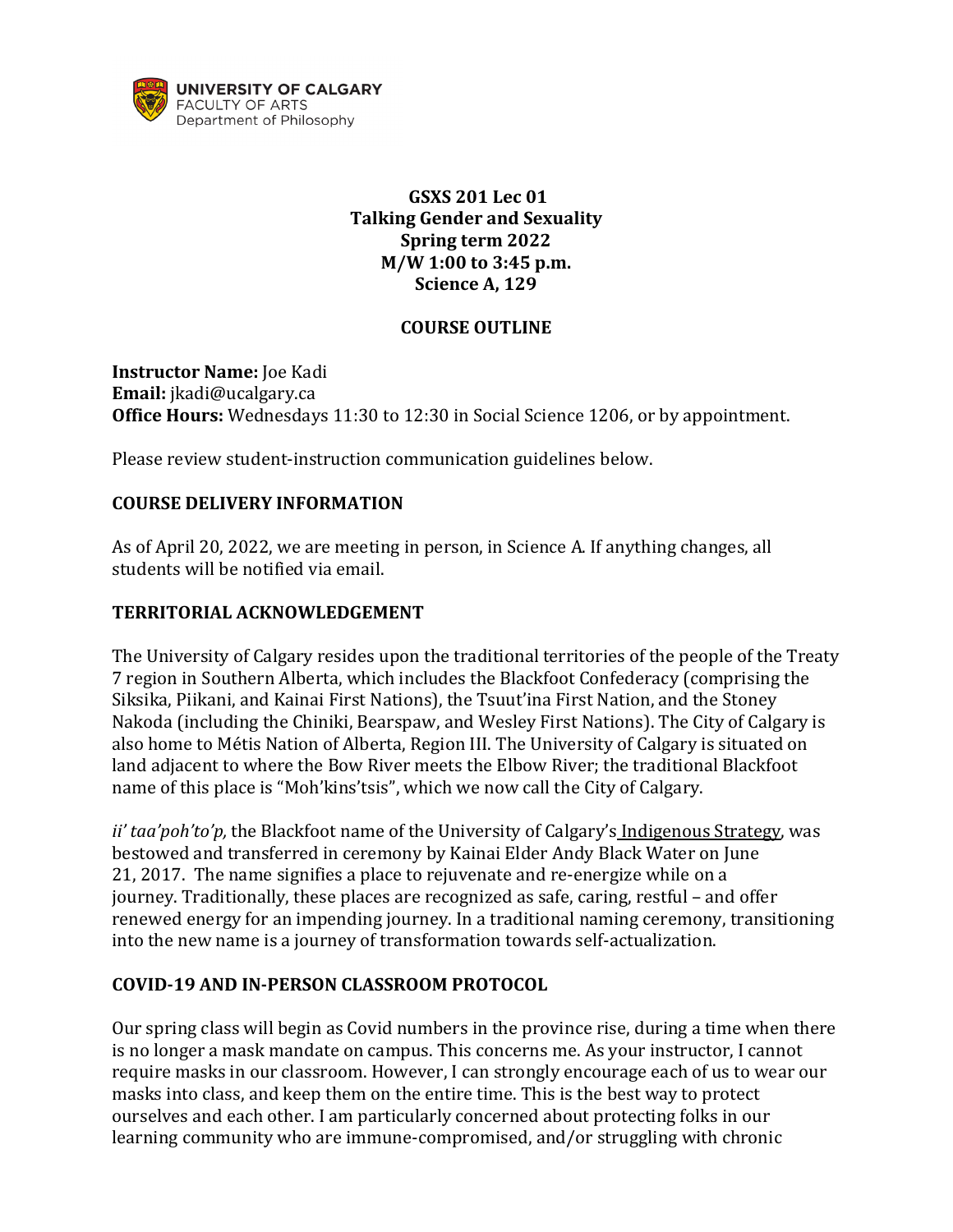illness, and/or dealing with other disabilities and health conditions. We can think of maskwearing as our first step toward creating a positive and inclusive learning community.

# **PREREQUISITE(S)**

None.

# **COURSE OBJECTIVES and LEARNING OUTCOMES**

This course introduces students to the field of Gender and Sexuality Studies, and provides a helpful overview of relevant issues and concerns. The creation of what was initially known as Women's Studies is a significant achievement of second-wave feminism. Feminists worked for many years to create a place in the academy to study and reflect on issues of gender, race, sexuality, ableism, and class, both globally and locally. An intersectional approach will be evident in this course. The discipline of Gender and Sexuality Studies has been connected with feminist community organizing and social change work, and part of our work is examining connections between academic and activist work.

Our approach will necessarily be interdisciplinary, holistic, and intersectional as we work toward these goals:

-To understand key issues in the lives of people marginalized due to their gender and/or sexuality and/or racism.

-To gain knowledge of important historical forces and events.

-To appreciate the practical implications of feminist analysis in everyday life.

-To consider gender, race, and sexuality, in both social terms and personal terms.

-To develop critical thinking skills, grounded in principles of social justice.

-To become a more conscious, self-reflective person.

-To create a vibrant learning community based on participation, empathy, and respect. -To understand what social change/activism is, and how it has impacted, and continues to impact, our world and our lives.

# **PARTICIPATORY CLASSROOM PHILOSOPHY**

Gender and Sexuality Studies courses (GSXS) operate according to a participatory classroom philosophy. Students will be expected to engage with each other and the instructor in a number of ways, whether working synchronously, asynchronously, or in person. Students need to be prepared for an intense learning environment, which may result in feelings of discomfort and vulnerability. In addition, all students are expected to work from our braver space model, and to apply analytical frameworks in keeping with the standards of a university undergraduate experience.

We recognize that these are extraordinary times, with additional stress upon everyone. We ask that communication be done in a timely, detailed, and respectful fashion. We also ask that students familiarize themselves with the details outlined in this course outline, including university regulations governing academic and non-academic misconduct. Lastly, GSXS instructors rely on students to follow our guidelines, and respect our policies.

### **CONTENT WARNING**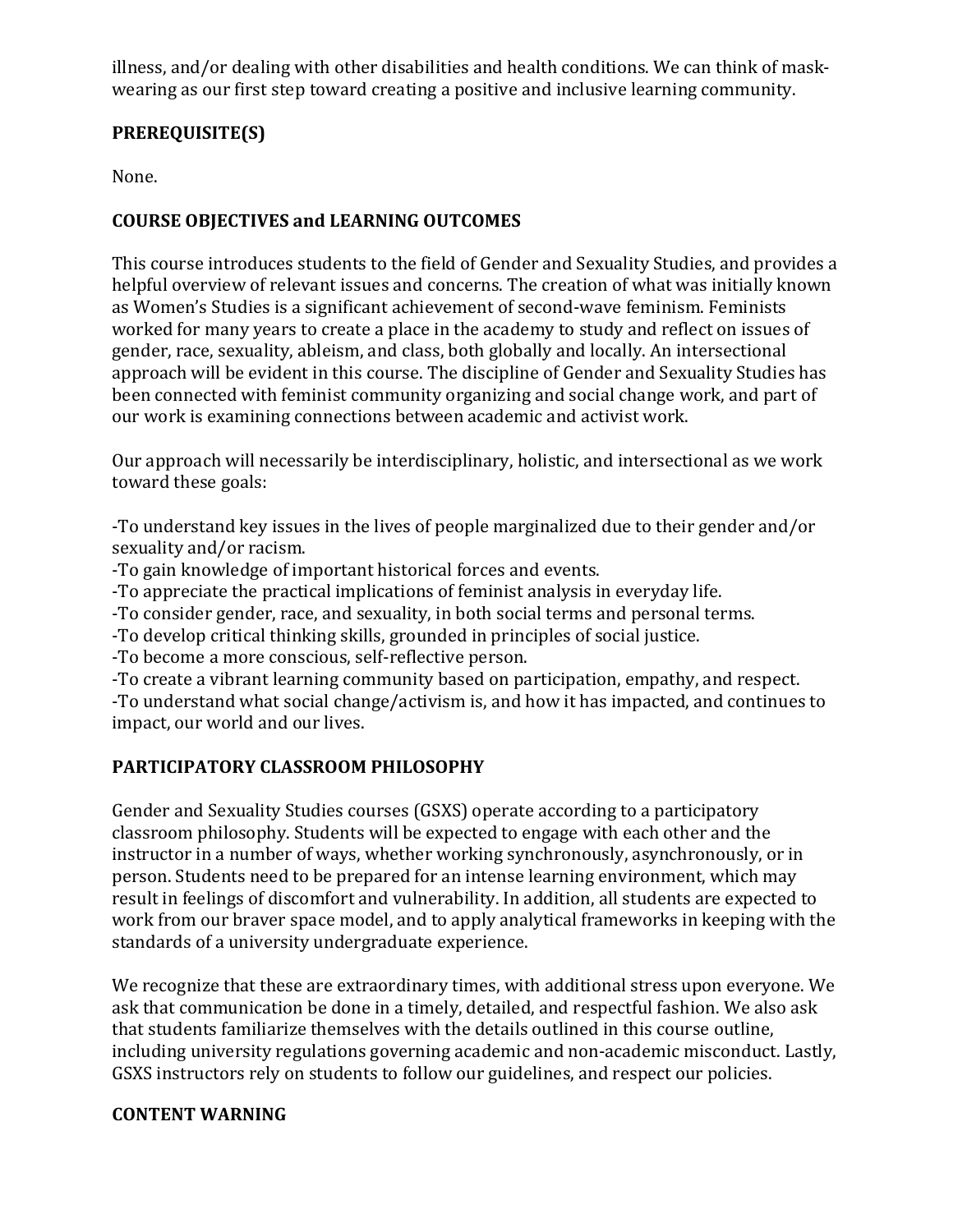Some of the materials and topics in this class may include explicit written or audio-visual content (violence, sexuality, objectionable or illegal conduct). If these materials make you uncomfortable, you are encouraged to speak with the instructor. You will not be exempt from any assigned work but we will work together to accommodate your concerns. This class respects difference and diversity while welcoming thoughtful, critical debate and discussion.

# **REQUIRED TEXTBOOKS, READINGS AND MATERIALS**

#### **Two required textbooks:**

Indigenous Men and Masculinities: Legacies, Identities, Regeneration, edited by Kim Anderson and Robert Innes, University of Manitoba Press, Winnipeg, 2015. Redefining Realness: My Path to Womanhood, Identity, Love and So Much More. By Janet Mock. Atria Paperbook. New York. 2014.

### **Other readings and resources will be available through D2L.**

### **COURSE ASSESSMENT AND EVALUATION**

This course offers no re-takes or make-up assignments. Requests for extensions on assignments should be made several days before the due date. If you wish to discuss a grade with the instructor, you must do so during office hours. You will be expected to reflect upon your assigned grade in the context of the course guidelines and any rubrics.

#### **Overview of Assignments:**

Course outline and braver space quiz, 10 percent of final grade, quiz will be held in class on May 11. Instructor will collect hard copies of quiz at the end of the one-hour quiz.

Bystander training attendance on May 9 and completion of bystander training quiz, 10 percent of final grade, online quiz due May 13 in D2L dropbox.

Library quiz, 10 percent of final grade, online quiz due May 15 in D2L dropbox.

GBA+, online workshop (administered by the Canadian government), 10 percent of final grade, online course completed and certificated uploaded by May 18, to D2L dropbox. Students who successfully complete the assignment will receive an A grade.

Community activities assignment, 15 percent of final grade, report due on or before May 29 in D2L dropbox.

Reading response, 15 percent of final grade, due on or before June 10 in D2L dropbox.

Final creative project, 30 percent of final grade, due June 19 in D2L dropbox.

### *More detailed information for each assignment is available on our D2L site, under 'Content,' and then 'Assignments'.*

*D2L dropbox:* All assignments except for the in-person course outline/braver space quiz will be uploaded in D2L dropbox. Assignment for D2L dropbox must be submitted by 11:59 p.m. on the due date. Students must keep electronic copies of their assignments.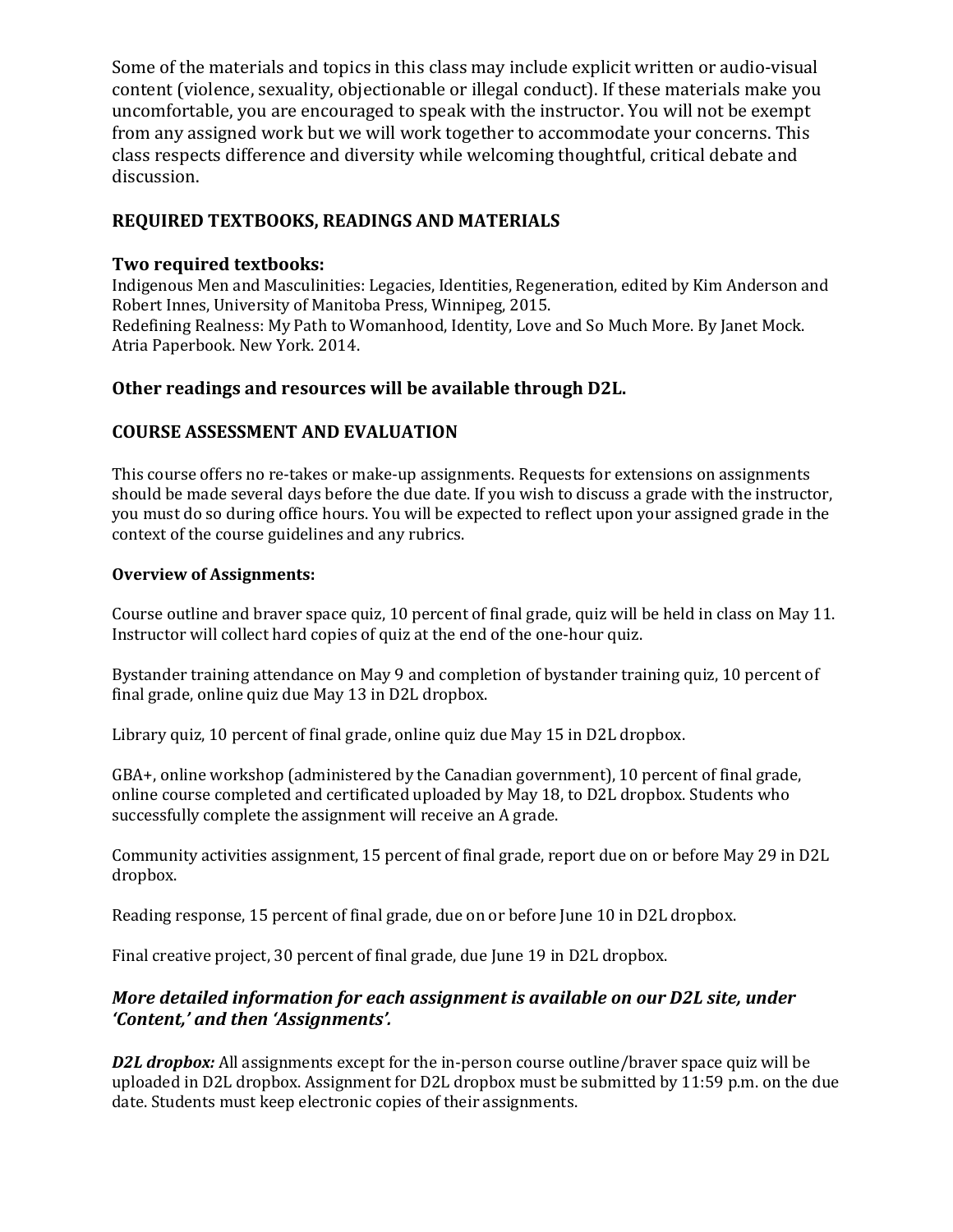*Late assignments***:** One grade level (e.g. B+ to B) will be deducted for each day an assignment is late.

*Exams:* There is no final exam for this course.

#### **GRADING SYSTEM:**

This course uses a combination of letter and number grades, according to the chart below. The university's Undergraduate Grading System is available here: [https://www.ucalgary.ca/pubs/calendar/current/f-1-1.html.](https://www.ucalgary.ca/pubs/calendar/current/f-1-1.html)

In most cases where the final letter grade for the course is less than 1% from the next higher grade, the instructor will round-up. This course does not use a bell curve – whatever mark you get is it.

| Percentage    | Letter | <b>Usually</b><br>Graded | Point    | <b>Description</b>            |
|---------------|--------|--------------------------|----------|-------------------------------|
| $96 + \%$     | A+     | 97                       | 4.0      | Outstanding                   |
| $90 - 95.9 %$ | A      | 92                       | 4.0      | Excellent                     |
| $85 - 89.9 %$ | $A-$   | 87                       | 3.7      | Approaching Excellent         |
| $80 - 84.9\%$ | $B+$   | 82                       | 3.3      | <b>Exceeding Good</b>         |
| $75 - 79.9 %$ | B      | 77                       | 3.0      | Good                          |
| $70 - 74.9\%$ | $B -$  | 72                       | 2.7      | Approaching Good              |
| $65 - 69.9%$  | $C+$   | 67                       | 2.3      | <b>Exceeding Satisfactory</b> |
| $60 - 64.9\%$ | C      | 62                       | 2.0      | Satisfactory                  |
| $55 - 59.9 %$ | $C-$   | 57                       | 1.7      | Approaching<br>Satisfactory   |
| $53 - 54.9\%$ | $D+$   | 54                       | 1.3      | Marginal Pass                 |
| $50 - 52.9%$  | D      | 52                       | 1.0      | <b>Minimal Pass</b>           |
| $0 - 49.9\%$  | F      | $\Omega$                 | $\Omega$ | Did Not Meet<br>Requirements  |

### **Policy for Assessments and Absences:**

As per the University of Calgary Calendar G.1.1., a student who is absent from an in-person assessment in a course will receive a grade of zero on the assessment. This policy will remain the same for synchronous assessments scheduled to happen during a zoom meeting, such as a class presentation. If a student communicates with the instructor and explains the circumstances around the absence, the instructor may transfer the percentage weight for the assessment to another component of the course (such as the final examination), set another assessment, or make other alternative arrangements. An instructor will normally make this decision based on the information provided by the student. The instructor may ask for supporting documentation to confirm an absence. The decision to provide supporting documentation that best suits the situation is at the discretion of the student. Students cannot be required to provide specific supporting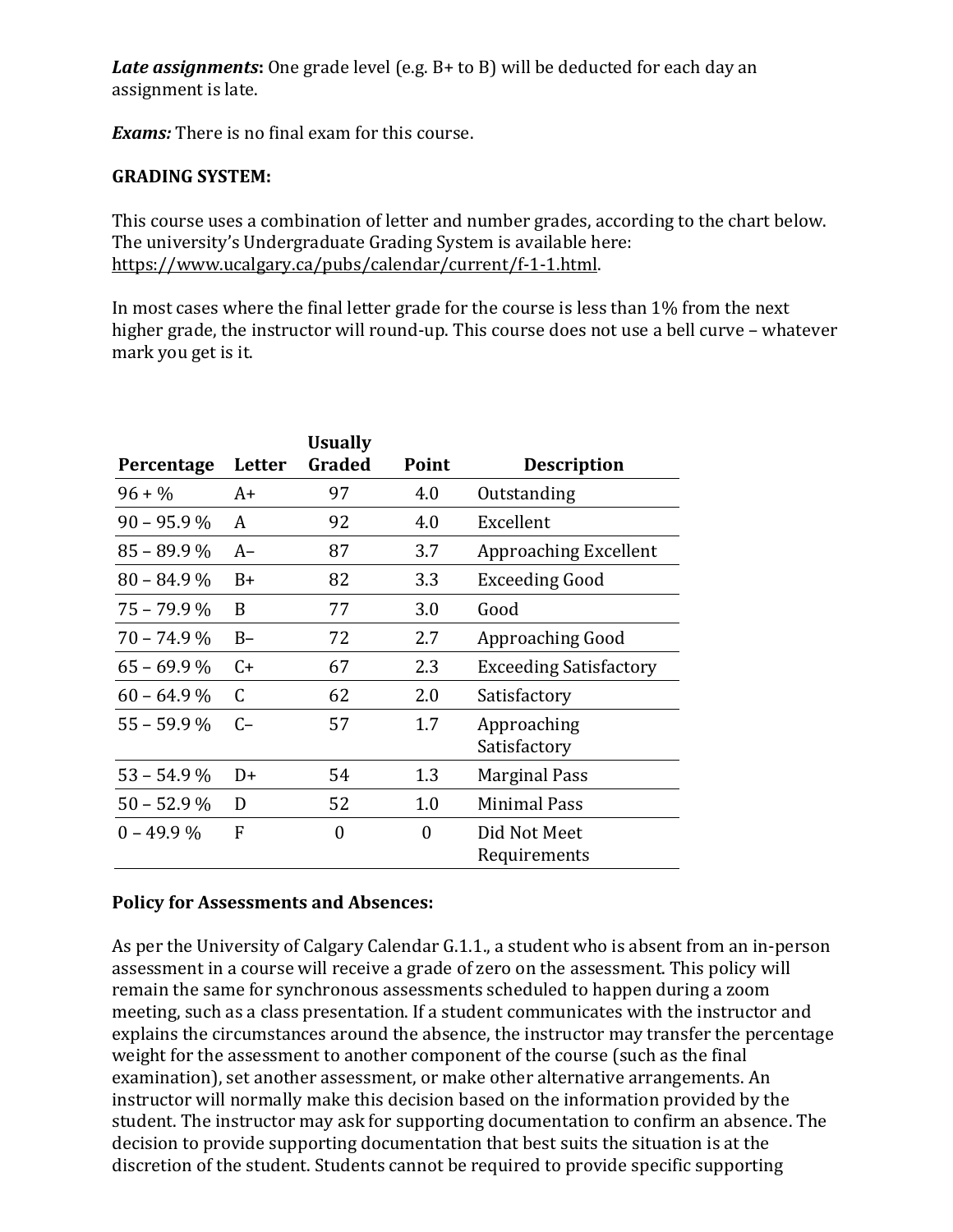documentation, such as a medical note. For more information on Supporting Documentation, see<https://ucalgary.ca/pubs/calendar/current/m-1.html>

If you complete less than 30% of all assignments, you may receive a final grade of F. If you complete all assignments but receive more than two Fs, you may receive a final grade of F.

It is the student's responsibility to keep a copy of all assignments and to follow all instructions for completion and submission in case of loss by any cause.

# **GENDER AND SEXUALITY STUDIES PROGRAM COURSE POLICIES**

### **Student Conduct**

A Student Code of Conduct Agreement, available on D2L, is part of this course. It is a required component of the class (see "Engagement"). Expectations for online course engagement are detailed in D2L, which monitors student use.

Responsibility for fulfilling the requirements for all aspects of the course resides with the student. The instructor will not give out lecture notes, repeat information, nor provide replacement copies of material provided during regular class meetings.

Group work is a necessary component of a participatory classroom because it develops critical thinking and social skills. There will be a variety of assignments and engagement requirements that will demand your time and consideration of others.

Students must adhere to the Principles of Conduct, both Academic and Non-Academic, as outlined in the University of Calgary Calendar: [ucalgary.ca/pubs/calendar/current/k.html](https://ucalgary.ca/pubs/calendar/current/k.html)

### **Course Technology**

This in-person class requires computer work and online resources. If you are experiencing any computer/software/technical issues, you must get help through ucalgary.ca/it. All work must be completed using the online technologies designated by the instructor. Failure to complete any assignments by the deadline and according to the instructions due to technological error on the student's part is not sufficient grounds for an extension or retake, and may result in a grade of F (0).

Students are eligible for an Office 365 subscription with their U of C IT account/email with which they may install and activate the Microsoft Office program suite on up to 5 devices. They may download the Microsoft Office installation file by signing into their email online at [https://office365.ucalgary.ca](https://office365.ucalgary.ca/) and selecting "Install Office Apps" from their main Office 365 portal page. Once the Microsoft Office suite is installed, they may activate the license by signing in with their @ucalgary.ca email.

A D2L portal has been set up for this course that allows for group correspondence, course announcements, class materials, assignment submissions and grading, and other forms of communication. Students are expected to check D2L a least once a week for any updates. D2L only uses @ucalgary email addresses.

Other platforms, portals, and programs may be required to complete course work. Students must have the capability to stream video.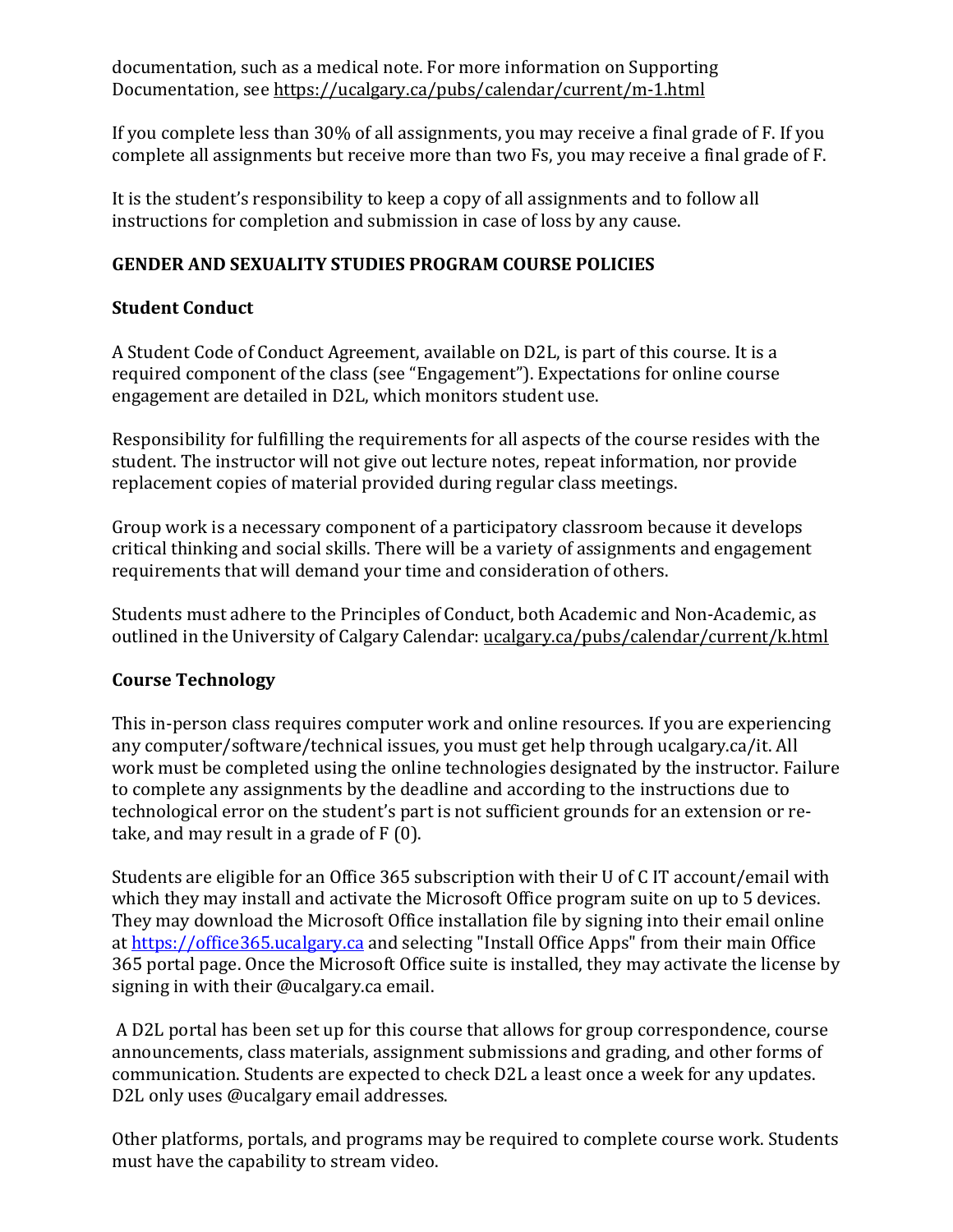# **Student-Instructor Communication**

Appropriate communication procedures are described in detail in the Student Code of Conduct Agreement. The instructor's preferred means of communication is first by scheduled office hours, then by a pre-arranged meeting time, and then by email.

The instructor will endeavor to respond to emails within five business days of receiving the message. *If the student emails a question that is fully addressed by the syllabus, Student Code of Conduct, or posted on D2L, the instructor will not reply.* If you don't receive a response within five business days, it means you can find the answer yourself and are expected to do so.

The instructor may respond to your email query with the request for a meeting.

Please note, that the university's regular business hours are 8:30-4:30, Monday through Friday and excludes recognized holidays. See the Academic Schedule for more details: [ucalgary.ca/pubs/calendar/current/academic-schedule.html](https://ucalgary.ca/pubs/calendar/current/academic-schedule.html)

If you have concerns about a received grade, before contacting the instructor, you must do the following:

- Review all rubrics, assignment instructions, and supporting documentation
- Be prepared to answer why you received the grade you did based on the materials listed above
- Review the university's policy on reassessment: <https://www.ucalgary.ca/pubs/calendar/current/i-2.html>

Grade reassessment needs to be discussed in a meeting with the instructor (not over email). Lastly, keep in mind that the reappraisal of graded term work may cause the grade to be raised, lowered, or to remain the same.

# **Braver Space Guidelines**

Second-wave feminists worked hard to strengthen group dynamics so that meetings and gatherings became supportive, positive spaces for everyone present. Initially, feminists used the terms safe space and safer space to indicate that commitment. Currently we use the term braver space.

In our GSXS program, the term braver space indicates a commitment to being respectful, self-aware, and mindful of the classroom dynamic and our place in it. It reminds us that it takes courage to participate in meaningful discussions of important social issues, in thoughtful and considered ways.

Awareness of group dynamics means that differences and diversity are respected, and that debate and discussion are welcome. This is particularly important in a course dedicated to social justice education, where conflict will inevitably arise. At the same time, remember that GSXS is an evidence-based discipline with high standards of research and analytical proof.

A more complete discussion of what steps create braver space classrooms is available on D2L sites, in the document entitled Concrete Actions That Help Create Braver Space Classrooms.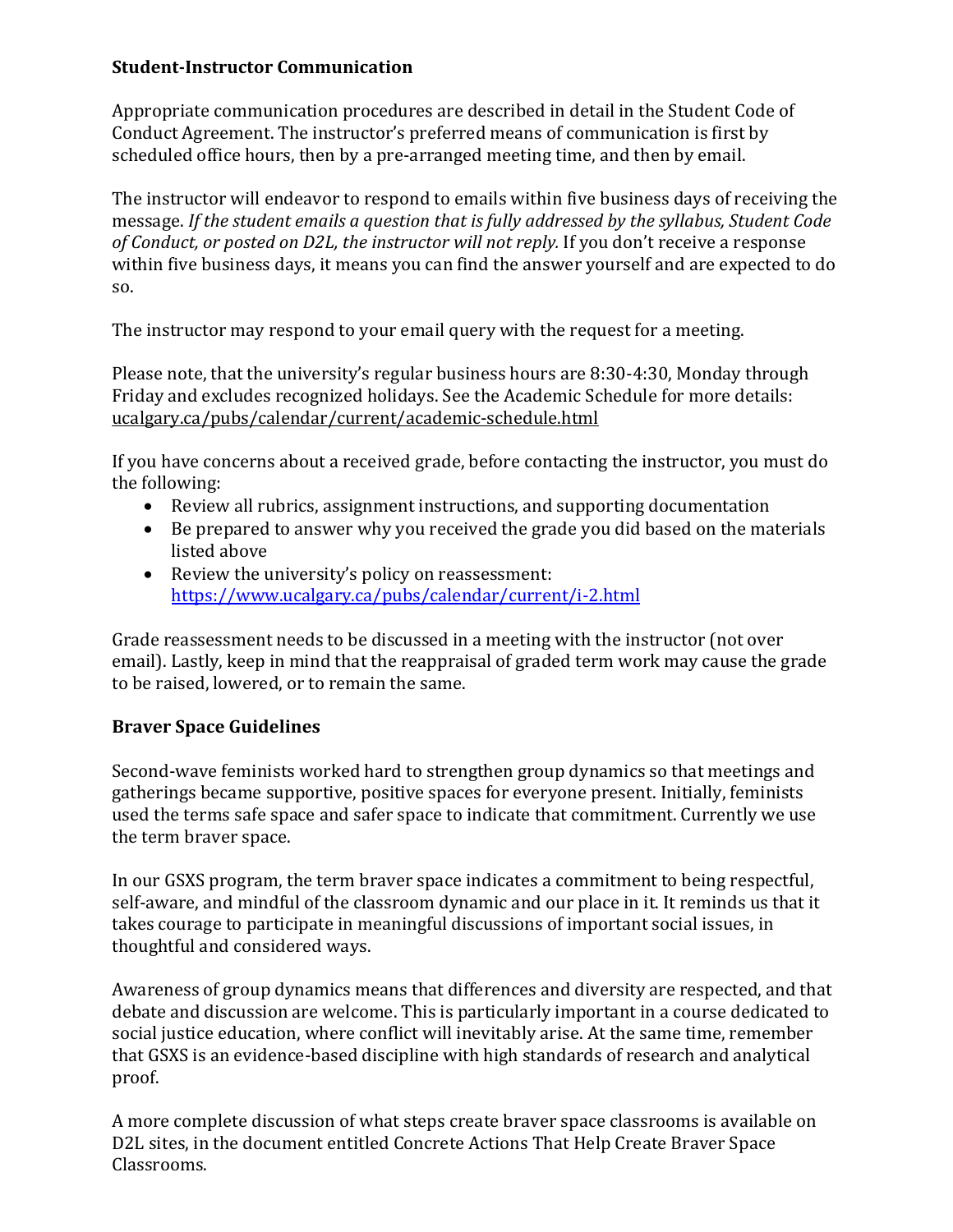### **Concerns about a GSXS Instructor or Course:**

If you have a serious concern about the course or the instructor, you may speak in full confidence to the Department of Philosoph[y phildept@ucalgary.ca.](mailto:phildept@ucalgary.ca) Please note: The Gender and Sexuality Studies program is administered by the Department of Philosophy.

### **About the Gender and Sexuality Studies Program**

The Gender and Sexuality Studies Program offers Major, Minor, and Honours undergraduate degrees. The program is dedicated to offering students a feminist social justice classroom where we can explore issues relating to gender and sexual equity and diversity from many perspectives. For more information, contact the program coordinator (jkadi@ucalgary.ca) and check out our listing on the Faculty of Arts website: [arts.ucalgary.ca/gsxs.](https://arts.ucalgary.ca/womens-studies)

The University of Calgary has a number of student clubs and campus centres dedicated to issues of gender and sexual equity and diversity. Here are links to their Facebook sites (please note that the instructors are often members of these social media sites):

Consent Awareness and Sexual Education Club Faith and Spirituality Centre Writing Symbols Lodge Queers on Campus Q: The SU Centre for Gender and Sexual Diversity Women in Leadership Club Women's Resource Centre Women's Studies and Feminism Club

The Gender and Sexuality Studies program is administered by the Department of Philosophy. The program coordinator is Joe Kadi [\(jkadi@ucalgary.ca](mailto:jkadi@ucalgary.ca) or gsxsprog@ucalgary.ca. The Head of the Department of Philosophy is Nicole Wyatt [\(nicole.wyatt@ucalgary.ca\)](mailto:nicole.wyatt@ucalgary.ca).

*Effective July 1, 2021, the program's name was changed from Women's Studies to Gender and Sexuality Studies, under the course designation of GSXT. It will not affect anyone's degree or course standing. If you have any questions, ask your instructor or the program coordinator.*

### **DEPARTMENTAL, FACULTY, AND UNIVERSITY INFORMATION**

### **Academic Accommodations**

It is the student's responsibility to request academic accommodations according to the University policies and procedures. The student accommodation policy can be found at [ucalgary.ca/access/accommodations/policy.](https://ucalgary.ca/access/accommodations/policy)

Students needing an Accommodation because of a disability or medical condition should communicate this need to Student Accessibility Services in accordance with the Procedure for Accommodations for Students with Disabilities:

[ucalgary.ca/policies/files/policies/procedure-for-accommodations-for-students-with-](https://www.ucalgary.ca/policies/files/policies/procedure-for-accommodations-for-students-with-disabilities.pdf)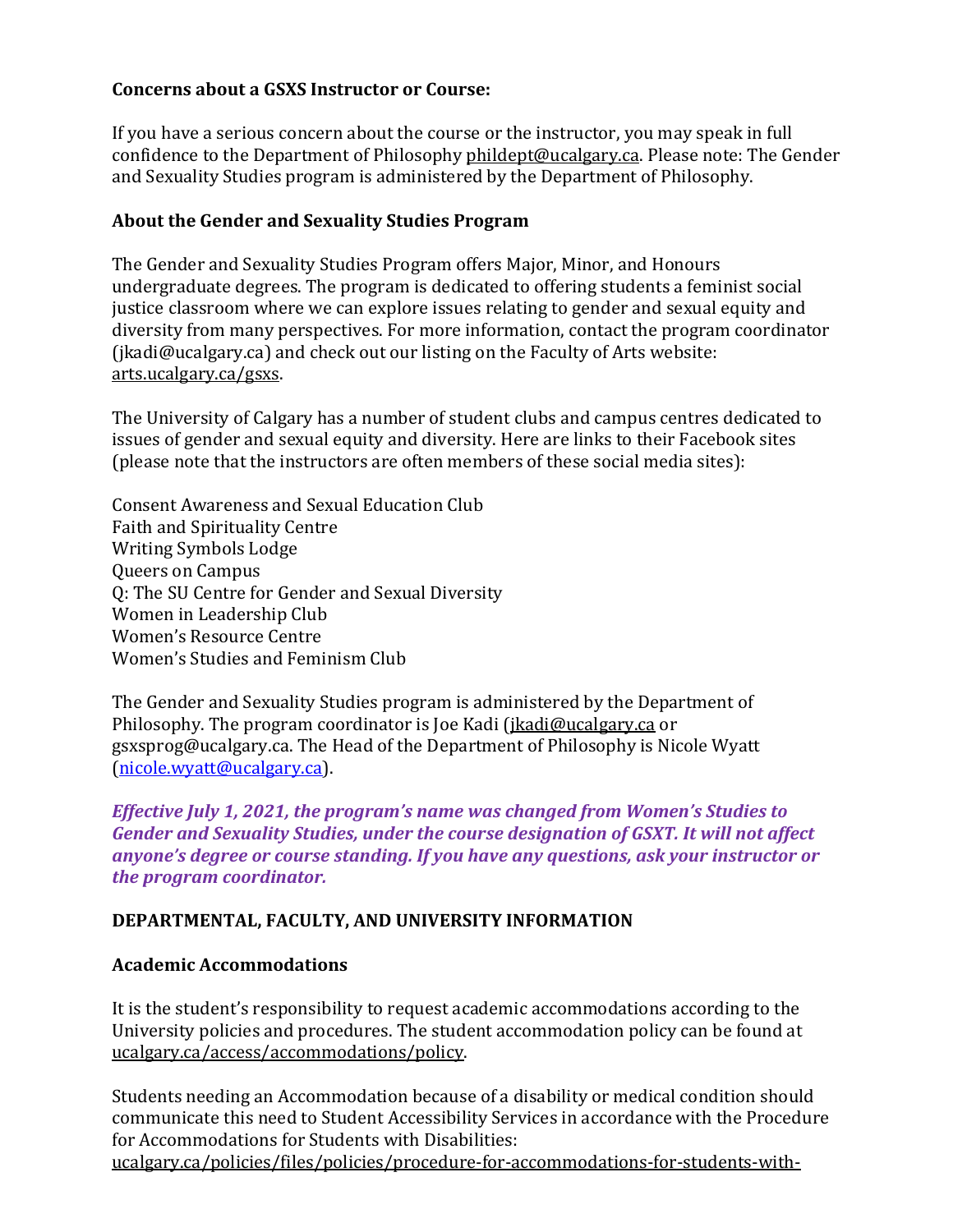[disabilities.pdf.](https://www.ucalgary.ca/policies/files/policies/procedure-for-accommodations-for-students-with-disabilities.pdf) Students needing an Accommodation in relation to their coursework or to fulfil requirements for a graduate degree, based on a protected ground other than disability, should communicate this need, preferably in writing, to their instructor.

Time limit and extended deadline accommodations can be set by D2L. Therefore it is imperative that students provide instructors with the appropriate documentation at the beginning of term.

# **Absence or Missed Course Assessments**

Students who are absent from class assessments (tests, participation activities, or other assignments) should inform their instructors as soon as possible. Instructors may request that evidence in the form of documentation be provided. If the reason provided for the absence is acceptable, instructors may decide that any arrangements made can take forms other than make-up tests or assignments. For information on possible forms of documentation, including statutory declarations, please see [ucalgary.ca/pubs/calendar/current/n-1.html](https://www.ucalgary.ca/pubs/calendar/current/n-1.html)

# **Student Support and Resources**

Full details and information about the following resources can be found at [ucalgary.ca/Registrar/registration/course-outlines](https://www.ucalgary.ca/registrar/registration/course-outlines)

- Wellness and Mental Health Resources
- Student Success Centre
- Student Ombuds Office
- Student Union (SU) Information
- Graduate Students' Association (GSA) Information
- Emergency Evacuation/Assembly Points
- Safewalk

# **Academic Advising**

If you are a student in the Faculty of Arts, you can speak to an academic advisor in the Arts Students' Centre about course planning, course selection, registration, program progression and more. Visit the Faculty of Arts website a[t arts.ucalgary.ca/advising](https://arts.ucalgary.ca/advising) for contact details and information regarding common academic concerns.

If you have questions regarding registration, please email Rebecca Lesser (Undergraduate Program Administrator [phildept@ucalgary.ca\)](mailto:phildept@ucalgary.ca).

# **Writing Assessment and Support**

The assessment of all written assignments—and, to a lesser extent, written exam responses—is based in part on writing skills. This includes correctness (grammar, punctuation, sentence structure, etc.), as well as general clarity and organization. Research papers must include a thorough and accurate citation of sources. Students are also encouraged to use Writing Support Services for assistance. For more information, and other services offered by the Student Success Centre, please visit [ucalgary.ca/ssc.](https://ucalgary.ca/ssc)